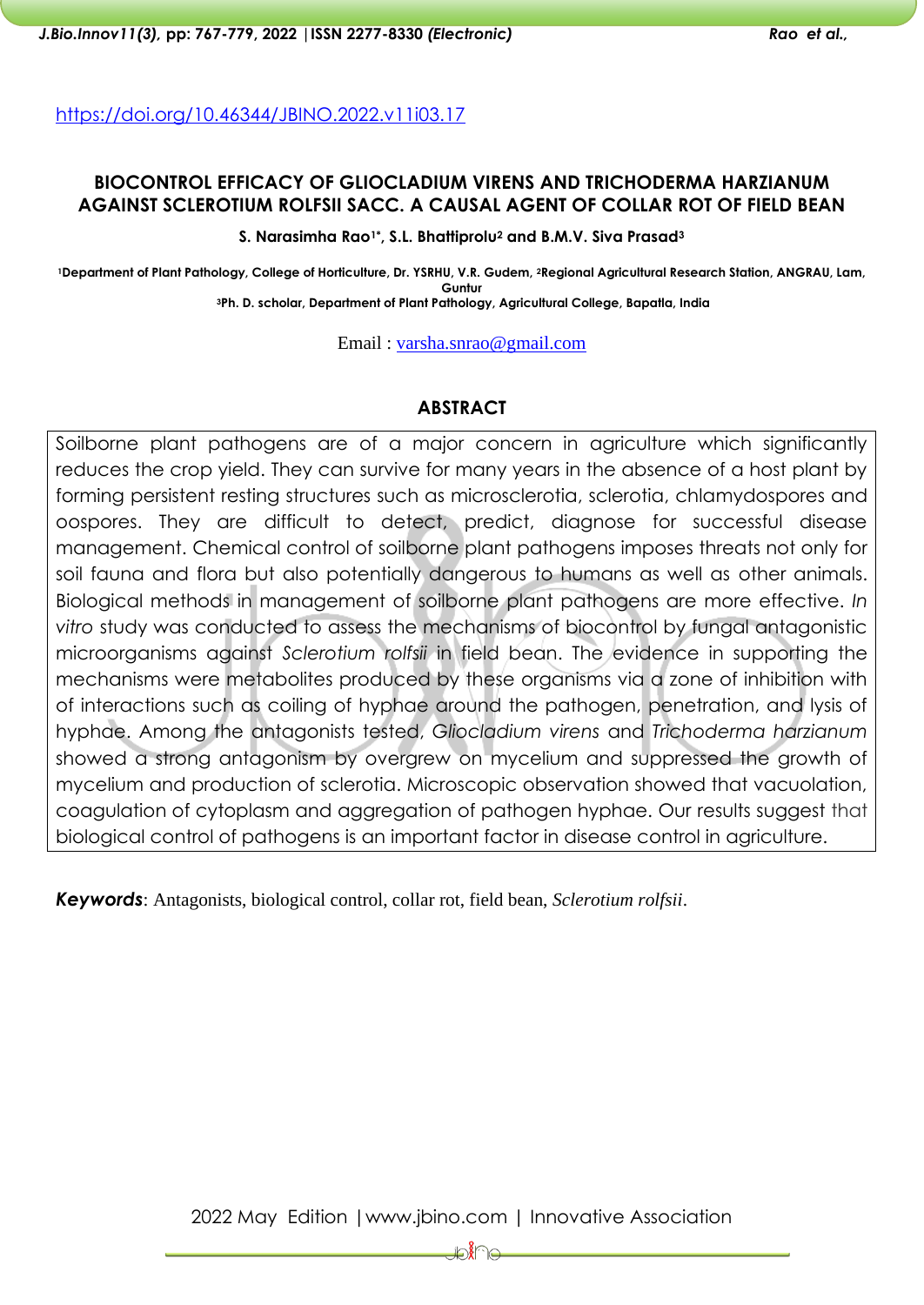#### **INTRODUCTION**

Field bean (*Dolichos lablab* L.) is one of the most ancient crops among cultivated plants, presently grown throughout the tropics, especially in South Asia and African countries (Rangaiah, 2016) and known different names worldwide *viz*., kidney bean, hyacinth bean, lab lab bean, bonavist field bean. Egyptian kidney bean, Indian butter bean, Australian pea, bonavist pea, dolique hyacinth bean, field bean, Indian bean or simply batao/batau, papaya bean, poor man's bean, seim bean, Tonga bean (White, 2015). In India it is known by different names in different parts; Telugu -Chikkudu, Tamil - Avarai, Marathi - Wal or Pavta, Hindi - Sem, Gujarati -Wal, Wal -papdi or Valor, Bengali - Shim, Malayalam - Mocca, Kanada – Chapparadaavare and Mai, Avaraa *etc*., (Shivashankar and Kulkarni, 1989). In Sanskrit राजशिम्बी (rājaśimbī), literally meaning royal legume (Aleksandar and Vesna, 2016) and cultivated for both pulse as well as vegetable crop for its tender pods, seeds and also for fodder. The productivity of field bean in farmer's field is rather low (1.2 t ha-1) compared to its potential productivity (2.0 t ha-1) under well managed production practices (Sylvester *et al*., 2016). Low productivity is due to both abiotic and biotic factors like pest and diseases causes enormous losses by reducing the yield, quantitatively and qualitatively. The crop is suffers from many diseases right from seed germination to crop maturity. Narayanan and Dabadghao (1972) listed the important disease of field bean in India. Among the fungal diseases, collar rot

caused by *Sclerotium rolfsii* Sacc. (Saccardo, 1911) is an important necrotrophic, soilborne plant pathogen. *S. rolfsii* causes disease on thousands of plant species, including field, vegetable, fruit, and ornamental crops and survive in the soil by producing vegetative resting structure (selerotia) (Wydra, 1996). Collar rot on field bean was reported by Rao *et al*, (2002), Paula Junior *et al*, (2011), Chaurasia *et al*, (2014) and Tushar Ghevariya and Patel (2019).

Soil treatment with certain fungicides in the form of dusts, liquid drenches or granules are used to control damping-off, seedling blights, crown and root rots, and other diseases. Fungicides used for soil treatments include metalaxyl, diazoben, captan, chloroneb and fumigants like vapam and chloropicrin. Fumigants are toxic to sclerotia and mycelium in the soil. However, even after fumigation, some sclerotia survive, and treatments must be repeated annually. Thus biological control of soilborne plant pathogens by using different microorganisms helps to attain better plant growth and yield by the destruction of resting propagules. Biological control of plant diseases is the suppression of plant pathogen populations by living organisms (Heimpel and Mills, 2017).

There are two broad classes for plant disease control by antagonistic microorganisms. The first one is microbial antagonists occupy the same ecological niche as the target plant pathogen and interact directly with it. The mechanisms of interaction include hyperparasitism (Ghorbanpour *et al*., 2018), competition for space or food (Spadaro and Droby, 2016). Huge numbers of antibiotics are produced by actinomycetes (8700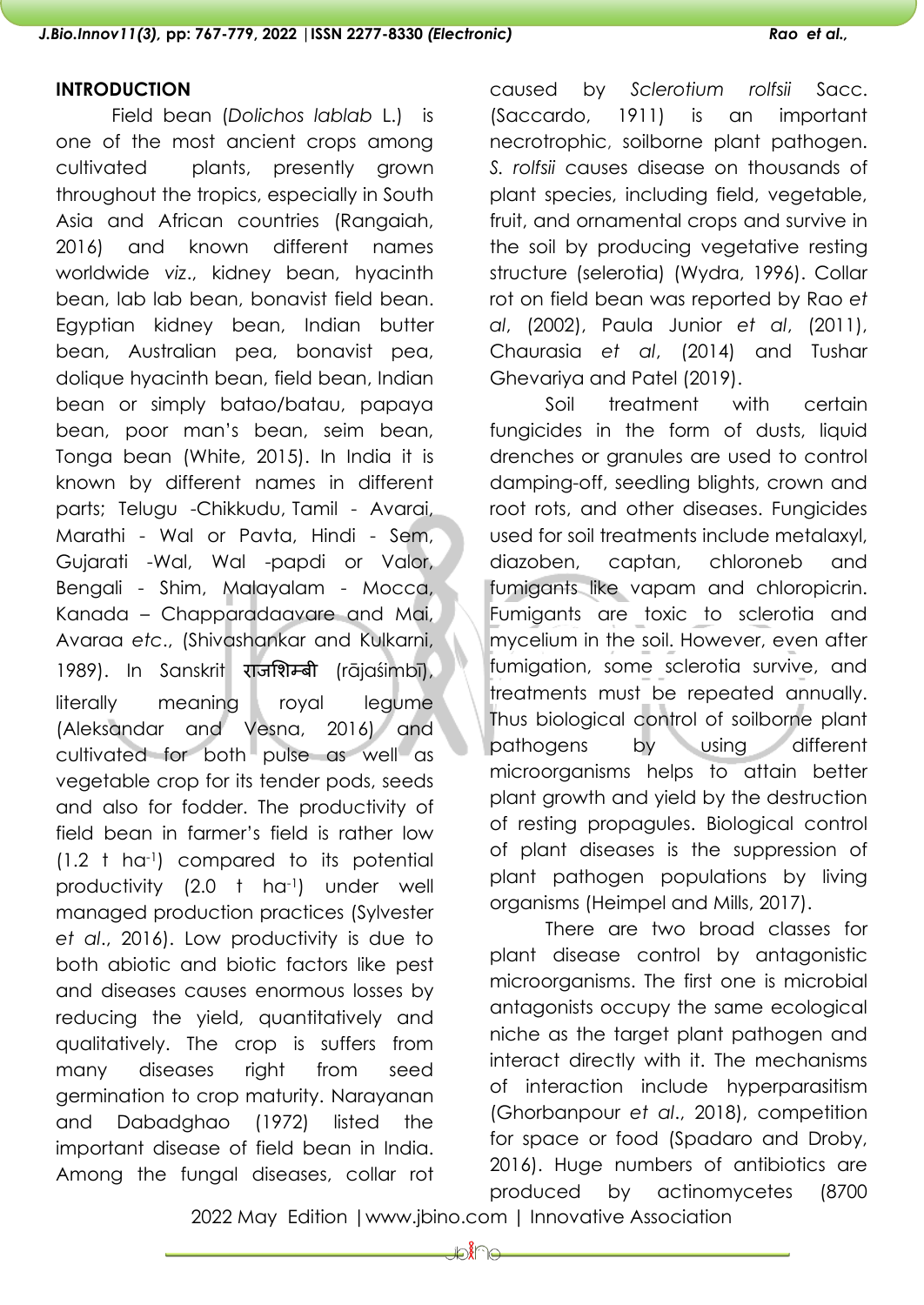different antibiotics), bacteria (2900) and fungi (4900) (Berdy, 2005), these antibiotics or other secondary metabolites that harm the target pathogen (Raaijmakers and Mazzola, 2012). The second class involves an indirect effect in which the control agent induces a resistance response in the plant that gives it protection against virulent plant pathogens. The 'inducer' for this form of control may use a particular strain of the plant pathogen that has low virulence, a different species of microorganism or a natural product, as well as the plant itself (Pieterse *et al*., 2014 and Conrath *et al*., 2015).

Several microorganisms have been exploited in biocontrol of soilborne plant pathogens (Berg, 2009). There are several fungal parasites on plant pathogens, including those that attack sclerotia (*i.e. Coniothyrium minitans*) while others attack living hyphae (*i.e*. *Pythium oligandrum*). Single fungal pathogen can be attacked by multiple hyperparasites, *Acremonium alternatum, Trichoderma viride, Acrodontium crateriforme, Ampelomyces quisqualis, Cladosporium oxysporum*, and *Gliocladium virens* (Heydari and Pessarakli, 2010).

## **MATERIALS AND METHODS**

The causal agent responsible for collar rot on field bean was isolated from infected collar region of diseased plants by standard tissue isolation technique and identified as *S. rolfsii* based on morpho-taxonomic characters and maintained on potato dextrose agar (PDA). *In vitro* studies were conducted at Department of Plant Pathology, Agricultural College, Bapatla, on biocontrol efficacy of fugal antagonistic

microorganisms on mycelial growth, sclerotial production and viability, size of sclerotia of *S. rolfsii*. The size of sclerotia was measured by placing them on graph paper and observed through hand lens. Fungal antagonistic microorganisms *viz., Trichoderma koningii*, *Trichoderma harzianum*, *Trichoderma viride*, *Gliocladium virens*, *Penicillium* sp, and *Aspergillus niger* were tested against *S. rolfsii.*

*In vitro* **efficacy of fungal antagonists on mycelial growth:** The Petri plates containing 20 ml PDA medium were inoculated aseptically with five mm dia. culture blocks of *S. rolfsii* and fungal antagonist in opposite direction in such way that the distance between the two blocks of about 80 mm after solidification (Dennis and Webster, 1971).

Dual culture method was followed to study the biocontrol efficacy between the antagonists and *S. rolfsii* by growing them on cellophane membrane placed over solidified PDA in Petri plates. After both the fungi came in contact with each other, the contact zone was cut by using sharp blade and taken out along with cellophane. It was washed gently with water, mounted under lactophenolcotton blue over a glass slide and observation was made under microscope (40X) (Dennis and Webster, 1971). Further small portion of intermingling area were randomly selected for microscopic observation to know the effect of antagonists. The sclerotia from 14 days old dual cultures were placed on PDA medium after washing with sodium hypochloride (1.0%) to test their viability.

2022 May Edition |www.jbino.com | Innovative Association These experiments were laid out in Completely Randomized Design (CRD) with three replications and test pathogen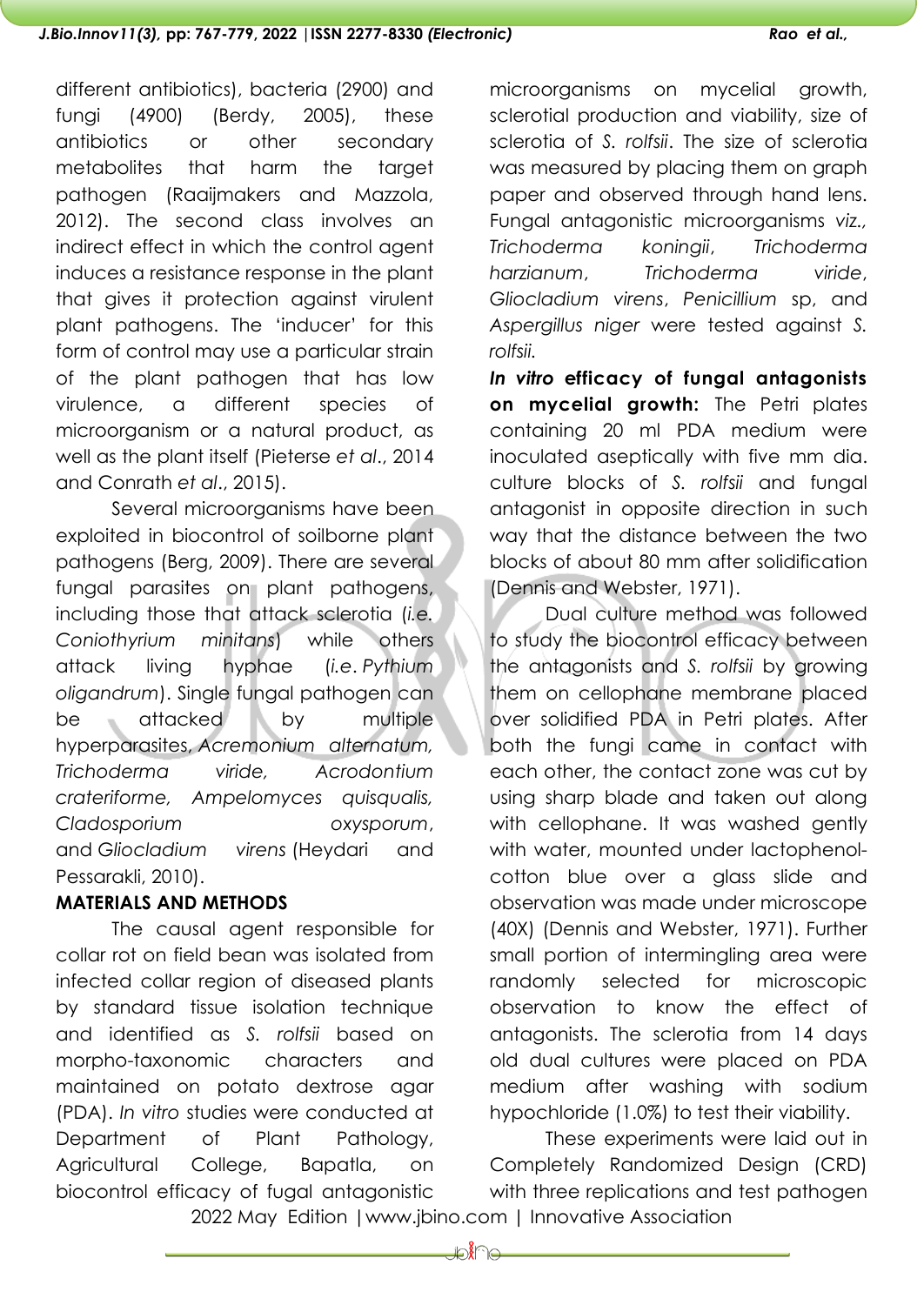alone at the centre served as control. All the Petri plates were incubated at 25±1°C temperature and observations on linear growth was recorded till the entire plate in control was covered by mycelium of *S. rolfsii*. Observation on radial growth was recorded by averaging the two diameters of colony at right angles to one another and per cent growth inhibition was calculated by using the formula given by Vincent (1947).

# **RESULTS AND DISCUSSION**

Biocontrol of soilborne plant pathogens is considered as a potential management strategy in recent years, because chemical methods results in accumulation of harmful chemical residues, which may lead to serious ecological problems.

# **Efficacy of antagonists on mycelial growth and sclerotial production of** *S. rolfsii*

The results presented in Table 1 indicated that, *T. harzianum*, *G. virens* and *T. viride* were equally effective and inhibited the radial growth 58.12%, 56.14% and 54.98% of *S. rolfsii*, respectively (Plate-1). These results are in line with the findings of Thiribhuvanamala *et al*, (1999) on the stem rot of tomato caused by *S. rolfsii*.

The antagonists secreted yellowish metabolite and formed an inhibition zone of varying size (2.12 to 3.59 mm). Maximum zone of inhibition was recorded with *T. harzianum* (3.59 mm) (Plate-2). The resulted zones of inhibition clearly visualize the effects of antagonists on *S.rolfsii* and are often used to explain the principles of biocontrol. This may be attributed to production of volatile or non volatile antibiotics by antagonistic

microorganisms. The present findings were corroborate with the results of Ghorbanpour *et al*, (2018) who reported the *Trichoderma* and *Clonostachys* (former *Gliocladium*) produce 6-PAP, gliovirin, gliotoxin, viridin and many more compounds with antimicrobial activity.

*T. harzianum* (92.51%) and *T. viride* (90.74%) were inhibited the selerotia production of *S. rolfsii*. Present findings were in accordance with the findings of Virupaksha Prabhu *et al*, (1997). Sclerotia formed in the presence of antagonists were smaller (0.75 to 1.02 mm) than the control (1.89 mm). Smaller size of sclerotia indicated the lesser amount of reserve food material stored in them (Plate-4).

# **Interaction of antagonists with** *S. rolfsii* **in dual culture**

Interaction between antagonists and *S. rolfsii* confirmed the involvement of different types of mechanisms in the present study via coiling, lysis, penetration, hyperparasitism (over growth), antibiosis and competition. In all the interaction except *A. niger* and *Pencillium* sp, test pathogen was antagonized by presence and activities of tested antagonistic microorganisms (Table 2).

**a. Hyperparasitism-** In this *S. rolfsii* is directly attacked by antagonists that kills or lysis the mycelium or its propagules (Plate 3 and 5). Reduction in growth of *S. rolfsii* was noticed when it was paired with antagonists. The difference in effectiveness of antagonists against *S. rolfsii* was observed after contact with each other. It was found that, *T. harzianum* and *G. virens* showed very strong antagonism, whereas *T. koningii* and *T. viride* showed moderate antagonism. While, *Penicillium* sp. and *A.*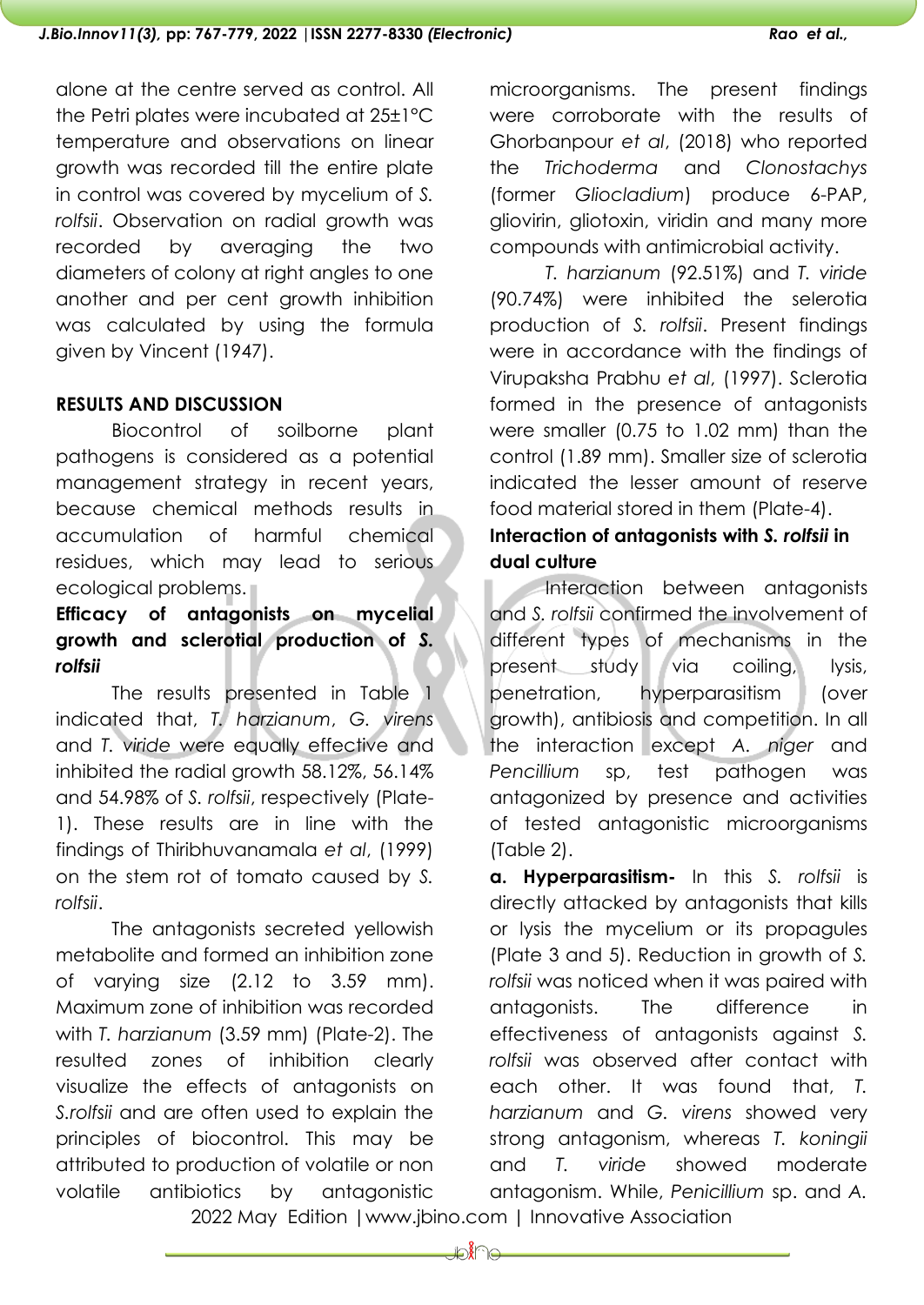*niger* showed no antagonism as it was not restricted the hyphal growth of *S. rolfsii*. Reisolation of *S. rolfsii* from the zone of interaction showed failure of *S. rolfsii* for production of mycelium. It may be due to lysis of pathogen hyphae by antagonists and also attributed the production of cell wall degrading enzymes combined with excretion of secondary metabolites in close contact with the *S. rolfsii* cell leading to openings in the cell wall and subsequent disorganization of the cytoplasm. Karlsson *et al*, (2017) and Nygren *et al*, (2018) reported the several biocontrol agents produce enzymes able to hydrolyze chitin, proteins, cellulose, and hemicelluloses contributing to direct suppression of plant pathogens.

b. **Antibiosis-** In the present study antagonists produced the volatile and or non volatile compounds that diffuse through PDA medium and suppressed the growth of *S. rolfsii*. In the present study interaction between *S. rolfsii* and antagonists indicated the antagonists produced certain compounds and passed through medium and inhibit/suppress the mycelial growth and production of inhibition zone (Plate-2). Further microscopic observations, four days after incubation in dual culture revealed the vacuolation and coagulation of cytoplasm and aggregation of hyphae of *S.rolfsii*. After seven days of interaction, lysis and rupturing of cell wall of *S. rolfsii* were observed (Plate 6). Volatile compounds from the antagonists have an important part of the inhibitory mechanism, especially under closed storage conditions. Paulitz *et al,* (2000) reported the production of volatile ammonia has been implicated as a possible

mechanism to control soilborne pathogens. Kwee and Keng (1990) suggested the multiple mechanisms involving the mycoparasitism, antibiosis, lysis and hyphal interference in the interaction between *T. harzianum* and *S. rolfsii.*

c. **Competition-** The tested antagonists grew very fast, multiply and covered PDA medium on Petri plates for nutrients and space, which indicates antagonists have high competitive saprophytic ability. Antagonistic microorganisms protect the plant by rapid colonization, thus consumed the available substrates so that none is left for pathogens to grew, when they are applied to soil and there by restricted disease incidence. *S. rolfsii* is a necrotrophic plant pathogen kill host tissue well in advance and subsequently invade and utilize the available nutrients. Once necrosis occurred due to *S. rolfsii*, the antagonists with high competitive saprophytic ability colonize the necrotized tissues and able to occupy the niches and consumed nutrient sources rapidly as they were essential for pathogen infection. White hyphae of *Trichoderma* spp., at zone of inhibition gradually turned green and finally overgrew on *S. rolfsii* (Plate-3). These results were in conformity with the findings of Spadaro and Droby (2016) who reported wound protection of fruits from pathogen invasion by fast colonizing yeasts. *Trichoderma asperellum* producing iron-binding siderophores controls *Fusarium* wilt (Segarra *et al*., 2010). *Trichoderma* species are able to parasitize mycelium on infected debris and resting structure of plant pathogenic fungi in the soil, produce antibiotics, fungal cell-wall-degrading enzymes and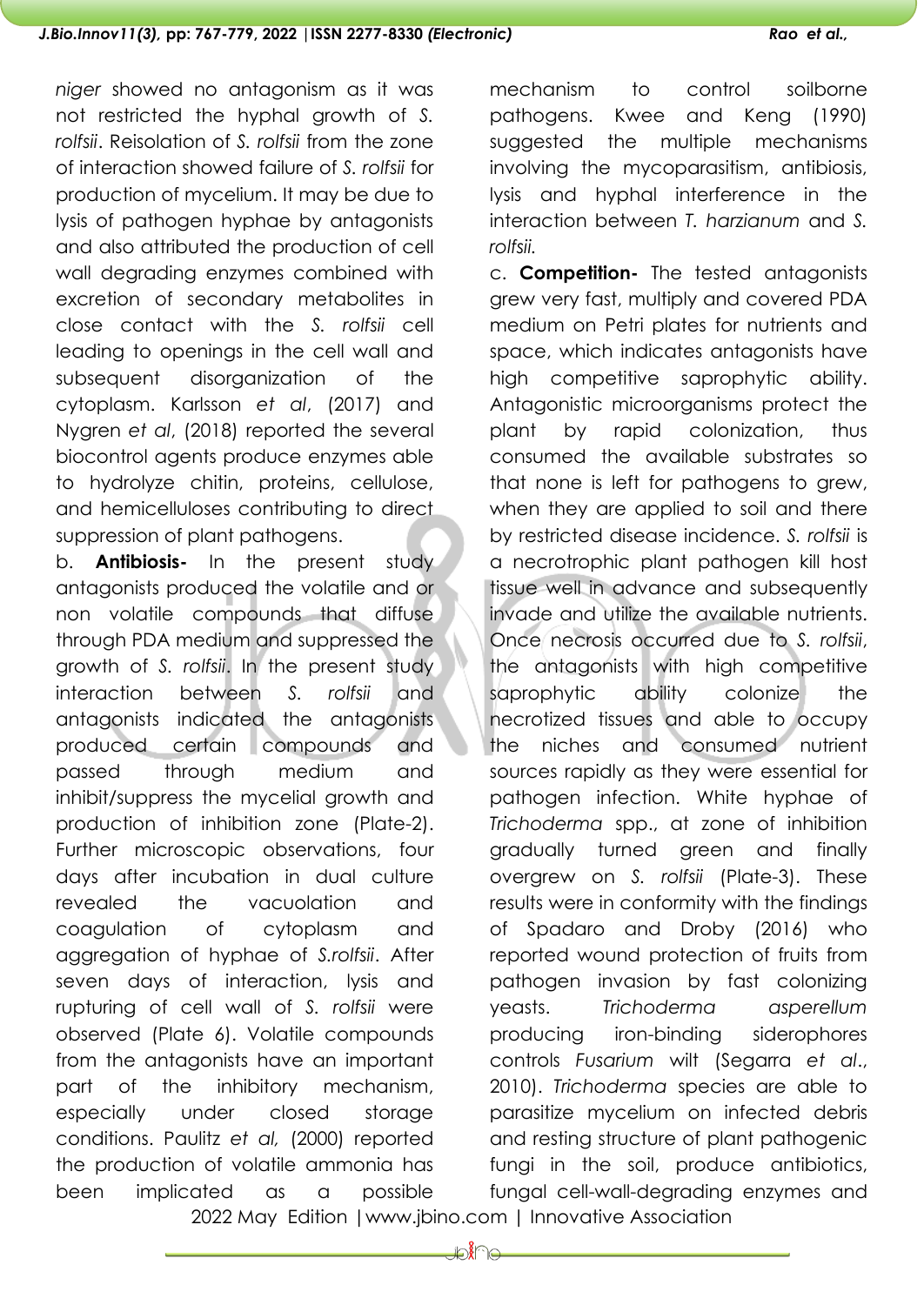also they compete with soilborne pathogens for carbon, nitrogen and other factors, and they can also promote plant growth, possibly by the production of auxin like compounds (Vinale *et al*., 2008)

*G. virens* grew very rapidly, multiplied over it and growth of *S. rolfsii* was restricted completely. A dark green coloured growth with abundant sporulation was noticed over the pathogen. Coiling, lysis and attachment of hyphae of *G. virens* to the hyphae of *S.rolfsii* by hooks was observed (Plate-6).

A close observation on the surface of sclerotia revealed that, hyphae of antagonists penetrated through the rind of sclerotium and multiplied inside the sclerotium. Such parasitised sclerotia became dark, soft, empty and disintegrated under slight pressure. Antagonists penetrated into the sclerotia and replaced the internal contents by its mycelium and spores (Plate 5). These results were confirmed with the findings of Henis *et al*. (1983) and Suseelendra Desai and Schlosser (1999). The surface sterilized sclerotia in the presence of antagonists in dual culture fail to produce the mycelium when inoculated to Petri plates containing the PDA under aseptic conditions. This indicates the loss of viability resting spores of *S. rolfsii.* These results were supported by findings of Zheng *et al*. (2017) who confirmed that the viability of urediniospores of *Puccinia striiformis* f. sp. *tritici* from *A. alternata* treated pustules was only 25% whereas 80% of spores from untreated rust pustules were viable.

In the present study, the antagonistic microorganisms operate the different mechanisms in biocontrol of *S.* 

*rolfsii* through the hyperparasitism, production of antibiotics, through volatile and no volatile compounds, through competition for food, or through direct parasitizing the hyphae and sclerotia by lytic enzymes.

**REFERENCES** 

Aleksandar, M and Vesna, P. Origin of some scientific and popular names designating hyacinth bean (Lablab purpureus). Legume Perspect. 13: 39-41,2016..

Berdy, J. Bioactive microbial metabolites. The J. of Antibio.. 58: 1-26,2005.

- Berg, G. Plant-microbe interactions promoting plant growth and health: perspectives for controlled use of microorganisms in agriculture. Applied Microbio. and Biotechno. 84:11-18,2009.
- Chaurasia S., Chaurasia A.K., Chaurasi S and Chaurasia S. Pathological studies of Sclerotium rolfsii causing foot-rot disease of brinjal (Solanum melongena Linn.). Inter. J of Pharmacy and Life Sciences. 5(1):3257-3264,2014.
- Conrath, U., Beckers, G. J. M., Langenbach, C. J. G and Jaskiewicz, M. R. Priming for enhanced defense. Annual Review of Phytopathol. 53: 97-119, 2015.
- Dennis, C and Webster, J. Antagonistic properties of species of groups of Trichoderma III. Hyphal interaction. Transactions of British Myco.Society, 57: 363-369, 1971.
- Ghorbanpour, M., Omidvari, M., Abbaszadeh-Dahaji, P., Omidvar, R and Kariman, K. Mechanisms underlying the protective effects of beneficial fungi against plant diseases. Biological Control 117, 147-157,2018.
- Heimpel, G.E and Mills, N. Biological control ecology and applications. Cambridge: Cambridge University Press,2017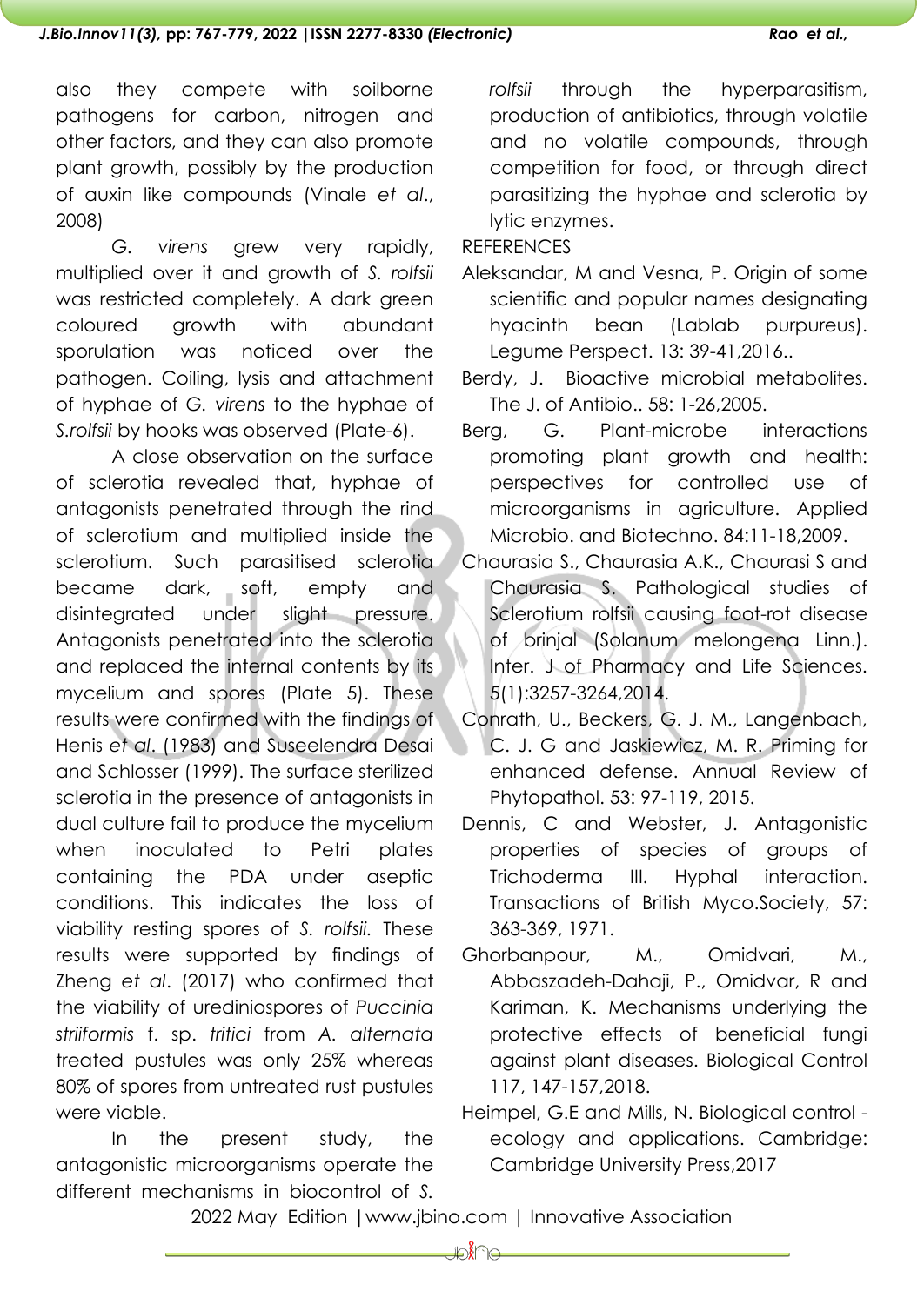- Henis, Y., Adams, P.B., Lewis, J.A and Papavizas, G.C. Penetration of sclerotia of Sclerotium rolfsii by Trichoderma spp., Phytopatho. 73: 1043-1046,1983.
- Heydari, A and Pessarakli, M. [A review on](https://scialert.net/abstract/?doi=jbs.2010.273.290)  [biological control of fungal plant](https://scialert.net/abstract/?doi=jbs.2010.273.290)  [pathogens using microbial antagonists.](https://scialert.net/abstract/?doi=jbs.2010.273.290) J. [of Biological Sci.](https://scialert.net/abstract/?doi=jbs.2010.273.290) 10: 273-290,2010
- Karlsson, M., Atanasova, L., Jensen, D. F and Zeilinger, S. 2017. Necrotrophic mycoparasites and their genomes. Microbiol.Spectrum. 5 (2): 0016.

[.](https://scialert.net/abstract/?doi=jbs.2010.273.290)

- Kwee, L.T and Keng, T.B. Antagonism in vitro of Trichoderma species against several basidiomycetes soilborne pathogens and Sclerotium rolfsii. J of Pl Dis Protect. 97: 33- 41,1990.
- Narayanan, T.R and Dabadghao, P.M. Forage Crops of India. Indian Council of Agricultural Research, New Delhi.71-73, 1972.
- Nygren, K., Dubey, M., Zapparata, A., Iqbal, M., Tzelepis, G. D., Durling, M. B., Dan Funck Jensen, D.F and Karlsso, M. The mycoparasitic fungus Clonostachys rosea responds with both common and specific gene expression during interspecific interactions with fungal prey. Evolutionary Appl 11 (6): 931-949, 2018.
- Paula Junior, T.J., Teixeira, H., Vieira, R.F., Lehner, M.S.,Lima, R.C and Queiroz, T.F.N. Susceptibility of leguminous green manure species to Rhizoctonia solani and Sclerotium rolfsii. Summa Phytopathologica. 37 (4): 218-220, 2011.
- Paulitz, T., Nowak, B., Gamard, P., Tsang, E and Loper, J. A novel antifungal furanone from Pseudomonas aureofaciens, a biocontrol agent of fungal plant pathogens. J [of Che Ecol](https://link.springer.com/journal/10886). 26: 1515- 1524,2000.
- Pieterse, C. M. J., Zamioudis, C., Berendsen, R. L., Weller, D. M., Van Wees, S. C. M and Bakker, P. A. H. M. Induced systemic resistance by beneficial microbes. Annual Rev. of Phytopathol. 52: 347-375, 2014.
- Raaijmakers, J.M and Mazzola, M. Diversity and natural functions of antibiotics produced by beneficial and plant pathogenic bacteria. Annual Revof Phytopatho. 50: 403-424, 2012.
- Rangaiah, V.D. Economic importance of hyacinth bean (Lablab purpureus L.): An Indian perspective. Legume Perspect.. 13: 37-38,2016
- Rao, S.N., Kumar, P.R., Madhavi, M and Rani.Ch.R. Collar rot of flora bean caused by Sclerotium rolfsii Sacc. Plant Pathology Newsletter. 20: 13-14,2002.
- Saccardo, P.A. Notae Mycological. Ann. of Mycol. 9: 249-257,1911
- Segarra, G., Casanova, E., Aviles, M and Trillas, I. Trichoderma asperellum strain T34 controls Fusarium wilt disease in tomato plants in soilless culture through competition for iron. Microbial Ecol. 59: 141-149,2010.
- Shivashankar, G and Kulkarni, R.S. Field bean (Dolichos lablab L. var. lignosus Prain). Ind Hort . 34: 24-27,1989..
- Spadaro, D and Droby, S. Development of biocontrol products for postharvest diseases of fruit: the importance of elucidating the mechanisms of action of yeast antagonists. Tre in Food Sci and Tech. 47: 39-49,2016.
- Suseelendra Desai and Schlosser, E.Parasitism of Sclerotium rolfsii by Trichoderma spp., Ind Phytopathol. 52: 47-50,1999..
- Sylvester, U.E., Sunday, A.O and Uchechukwu, F.C. Relative yields of dual purpose hyacinth bean and cowpea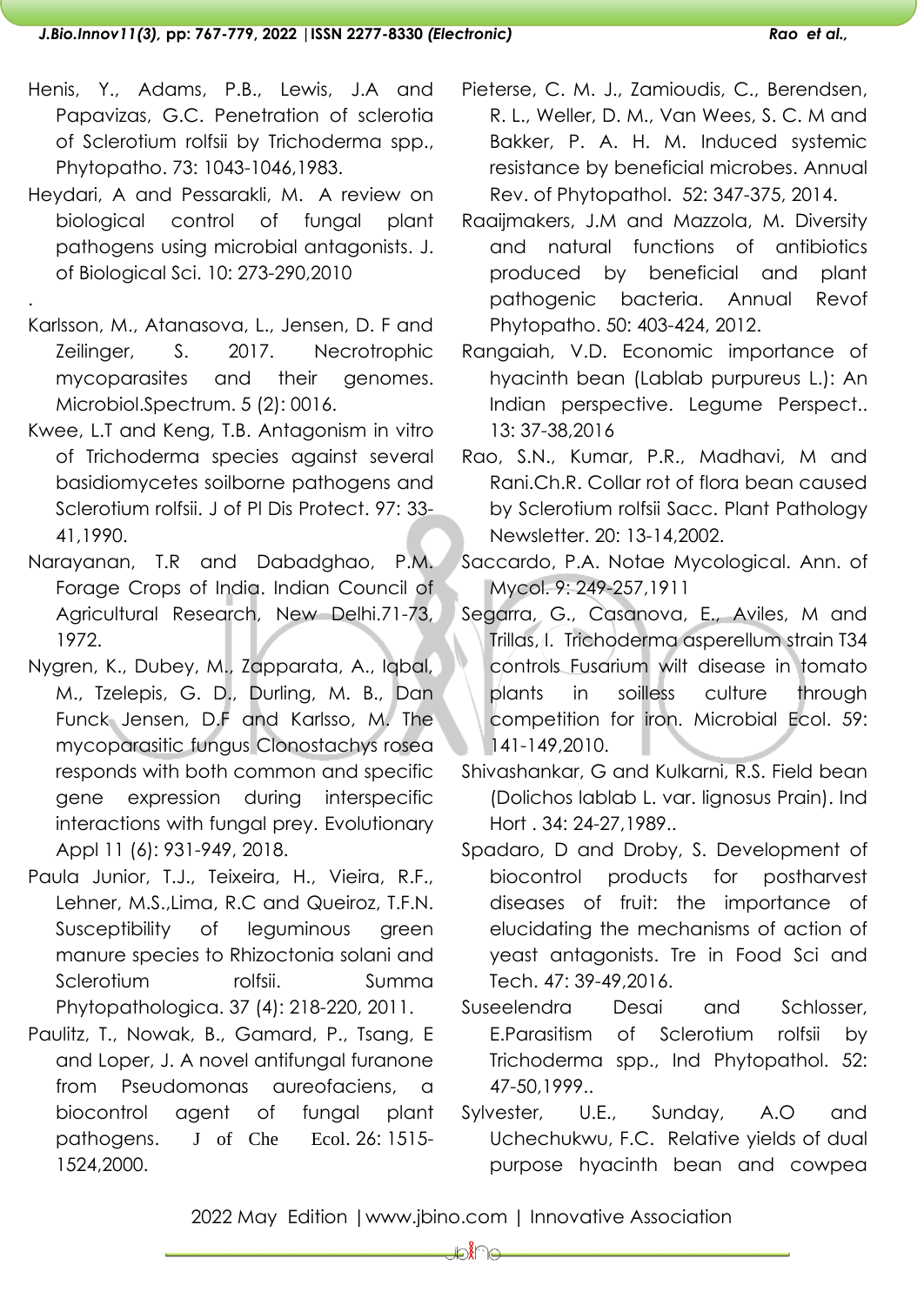when intercropped with maize. Legume Perspectives. 13: 35-36, 2016.

- Thiribhuvanamala, G., Rajeswari, E and Durai Swamy, S. Biological control of stem rot of tomato caused by Sclerotium rolfsii Sacc. Mad Agril J. 86: 30-33,1999.
- Tushar, V. Ghevariya and Patel, P. R. Effect of light and pH on the growth of Sclerotium rolfsii in vitro on collar rot of Indian bean. Inter J of Current Microbiol App Sci. 8(10): 1268-1274,2019..
- Vinale. F., Ghisalberti. E.L., Sivasithamparam. K., Marra. R and Ritieni. A. Factors affecting the production of Trichoderma harzianum secondary metabolites during the interaction with different plant pathogens. Letters in App Microbiol. 48 (6): 705-711,2009.
- Vincent, J.M. Distortion of fungal hyphae in presence of certain inhibitors. Nature. 159: 1239-1241,1947.
- Virupaksha Prabhu, H., Hiramath P. C and Patil, M. S. Biological control of collar rot of cotton caused by Sclerotium rolfsii Sacc. Karnataka J of Agril Sci. 10:397-403, 1997.
- White, R. Lablab purpureus. In: R. White (ed) International Legume Database & Information Service World Database of Legumes. University of Cardiff, Cardiff. 2015.
- Wydra, K. Collection and determination of root and stem rot pathogens. Annuals report II T.A., Ibadan, Nigeria : 6,1996.
- Zheng, L., Zhao, J., Liang, X., Zhan, G., Jiang, S and Kang, Z. Identification of a novel Alternaria alternata strain able to hyperparasitize Puccinia striiformis f. sp. tritici, the causal agent of wheat stripe rust. Frontiers in Microbiology. 8: 00071,2017.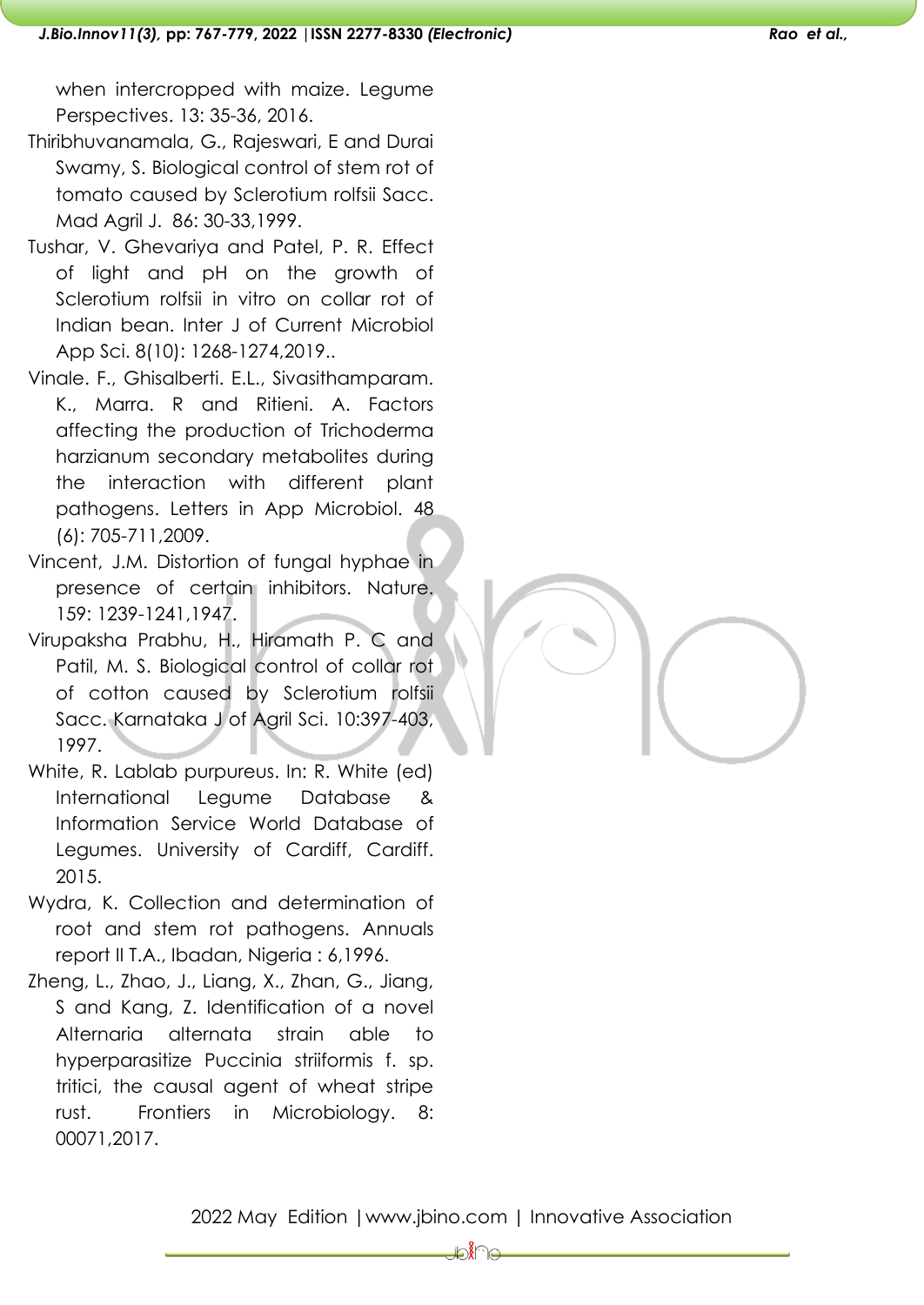**Table 1.** *In vitro* bio efficacy of antagonistic microorganisms on growth inhibition, number and size of sclerotia of *S. rolfsii*

| Antagonistic           |                     | Width of inhibition zone (mm) | No. of selerotia       | Per cent      | Size of   |
|------------------------|---------------------|-------------------------------|------------------------|---------------|-----------|
|                        | Per cent inhibition |                               | (14 <sup>th</sup> day) | inhibition of | sclerotia |
| <b>Micro organisms</b> |                     |                               |                        | sclerotia     | (mm)      |
| Trichoderma koningii   | $49.51*(44.71)**$   | 2.17                          | 13.50                  | 88.45         | 0.75      |
| Trichoderma harzianum  | 58.12 (49.66)       | 3.59                          | 8.77                   | 92.51         | 0.89      |
| Trichoderma viride     | 54.98 (47.84)       | 2.47                          | 10.83                  | 90.74         | 0.92      |
| Gliocladium virens     | 56.14 (48.51)       | 2.12                          | 13.63                  | 88.34         | 0.98      |
| Penicillium sp.        | 22.14 (28.05)       | No inhibition zone and over   | 85.77                  | 26.63         | 1.72      |
|                        |                     | growth of <i>S. rolfsii</i>   |                        |               |           |
| Aspergillus niger      | 27.45 (31.58)       | No inhibition zone and over   | 81.22                  | 29.67         | 1.85      |
|                        |                     | growth of <i>S. rolfsii</i>   |                        |               |           |
| Control                | 0.00                |                               | 116.90                 | 0.00          | 1.89      |
| CD at 1% level         | 2.33                |                               | 5.06                   |               |           |
| $S.E(m) \pm$           | 0.75                |                               | 1.65                   |               |           |
| <b>CV</b>              | 3.10                |                               | 6.30                   |               |           |

\* Mean of three replications \*\*Figures in parentheses are transformed (angular) values

Holi Te

 **Table 2.** *In vitro* screening of antagonistic microorganisms against *S. rolfsii*

2022 May Edition |www.jbino.com | Innovative Association <u> 1989 - Johann Barn, mars eta bainar eta idazlea (</u>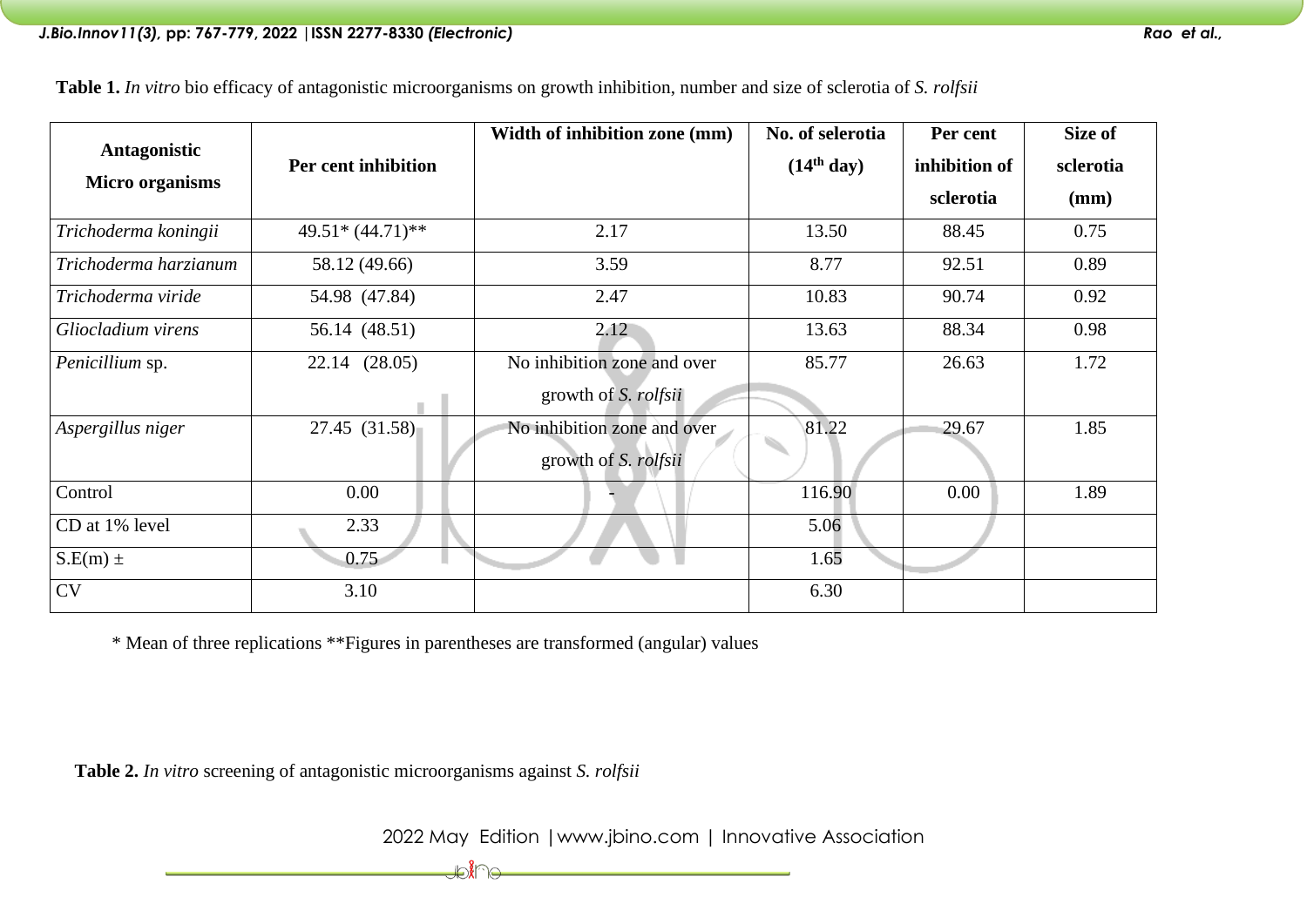| Antagonistic            | Antagonism in | Mode of parasitism                                                                  |  |
|-------------------------|---------------|-------------------------------------------------------------------------------------|--|
| micro-organisms         | dual culture  |                                                                                     |  |
| Trichoderma koningii    | $++$          | Overgrew on test pathogen and covered the entire plate within 15 days of incubation |  |
| Trichoderma harzianum   | $+++$         | Overgrew on test pathogen and covered the entire plate within 12 days of incubation |  |
| Trichoderma viride      | $++$          | Overgrew on test pathogen and covered the entire plate within 15 days of incubation |  |
| Gliocladium virens      | $+++$         | Overgrew on test pathogen and covered the entire plate within 10 days of incubation |  |
| Penicillium sp.         |               | Saprophytic activity, test pathogen overgrew on the antagonist                      |  |
| Aspergillus niger       |               | Saprophytic activity, test pathogen overgrew on the antagonist                      |  |
| Pseudomonas fluorescens | $+$           | Appear sticky growth of test pathogen and restrict the growth of test pathogen      |  |

Overgrew of test pathogen on antagonists 10 days after incubation.

- + Overgrew of test pathogen restricted by the antagonist.
- ++ Antagonists covered the entire plate within 15 days of incubation.
- +++ Antagonists covered the entire plate within 10-12 days of incubation.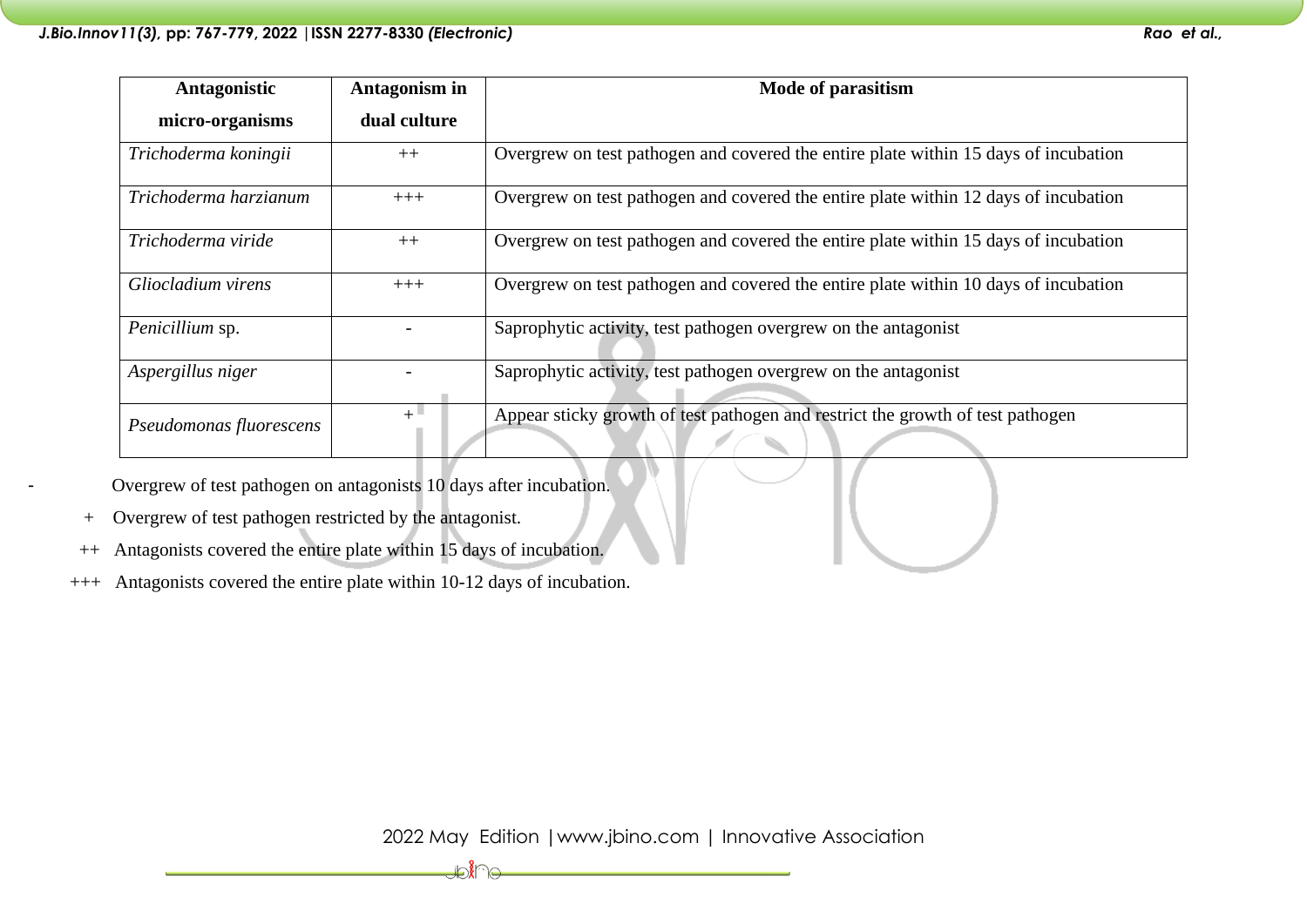*J.Bio.Innov11(3),* **pp: 767-779, 2022 |ISSN 2277-8330** *(Electronic) Rao et al.,*



2022 May Edition |www.jbino.com | Innovative Association

₽₽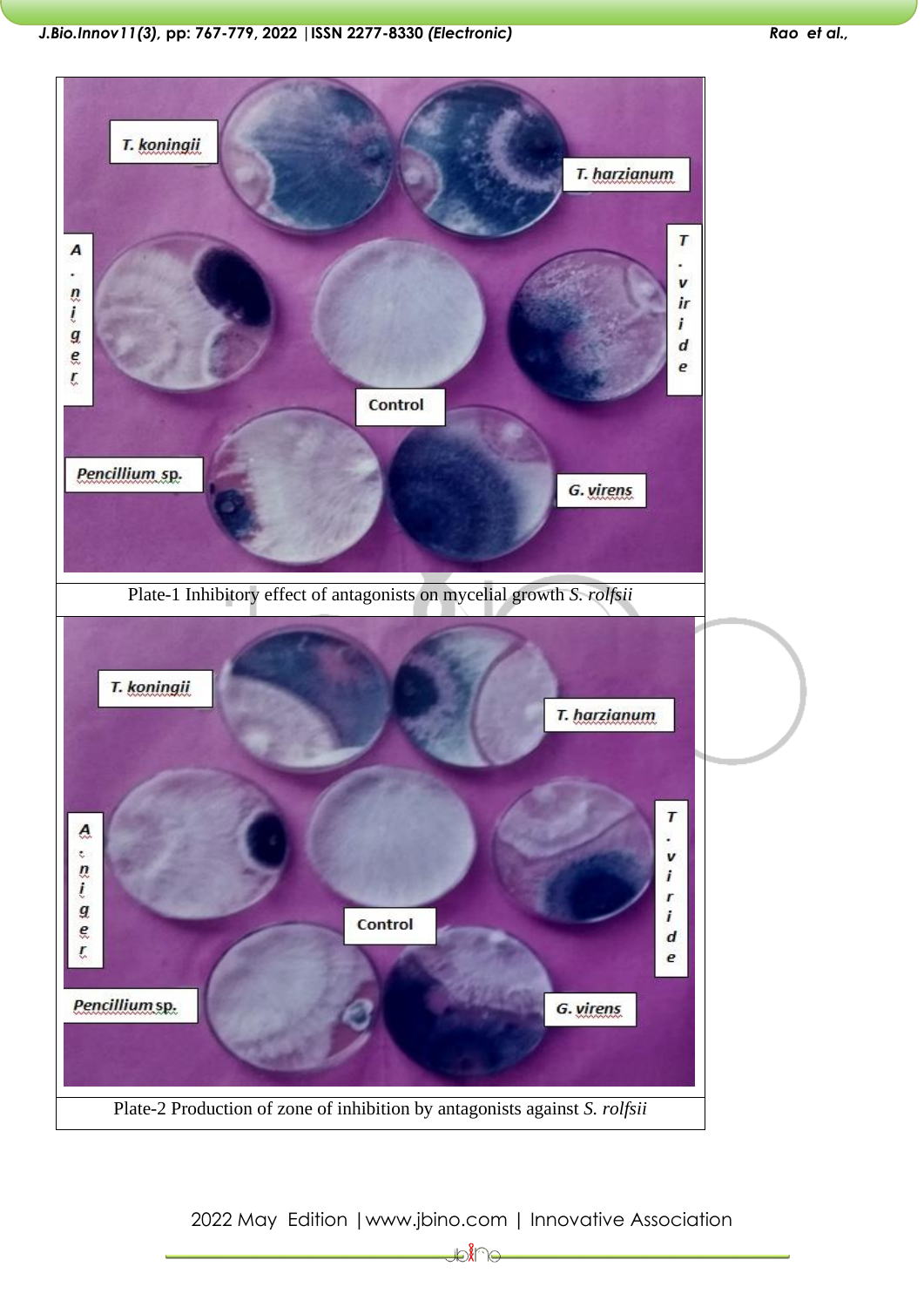

Plate-3 Hyperparasitism of fungal antagonists on *S. rolfsii*



*rolfsii* in the presence of antagonist (A) and control (B)



Plate-4. Size of sclerotia of *S.*  Plate-5 Micro photographs showing the parasitized (A) and disintegrated (B) and healthy sclerotium (C) of *S. rolfsii* by *T. harzianum* (40X)